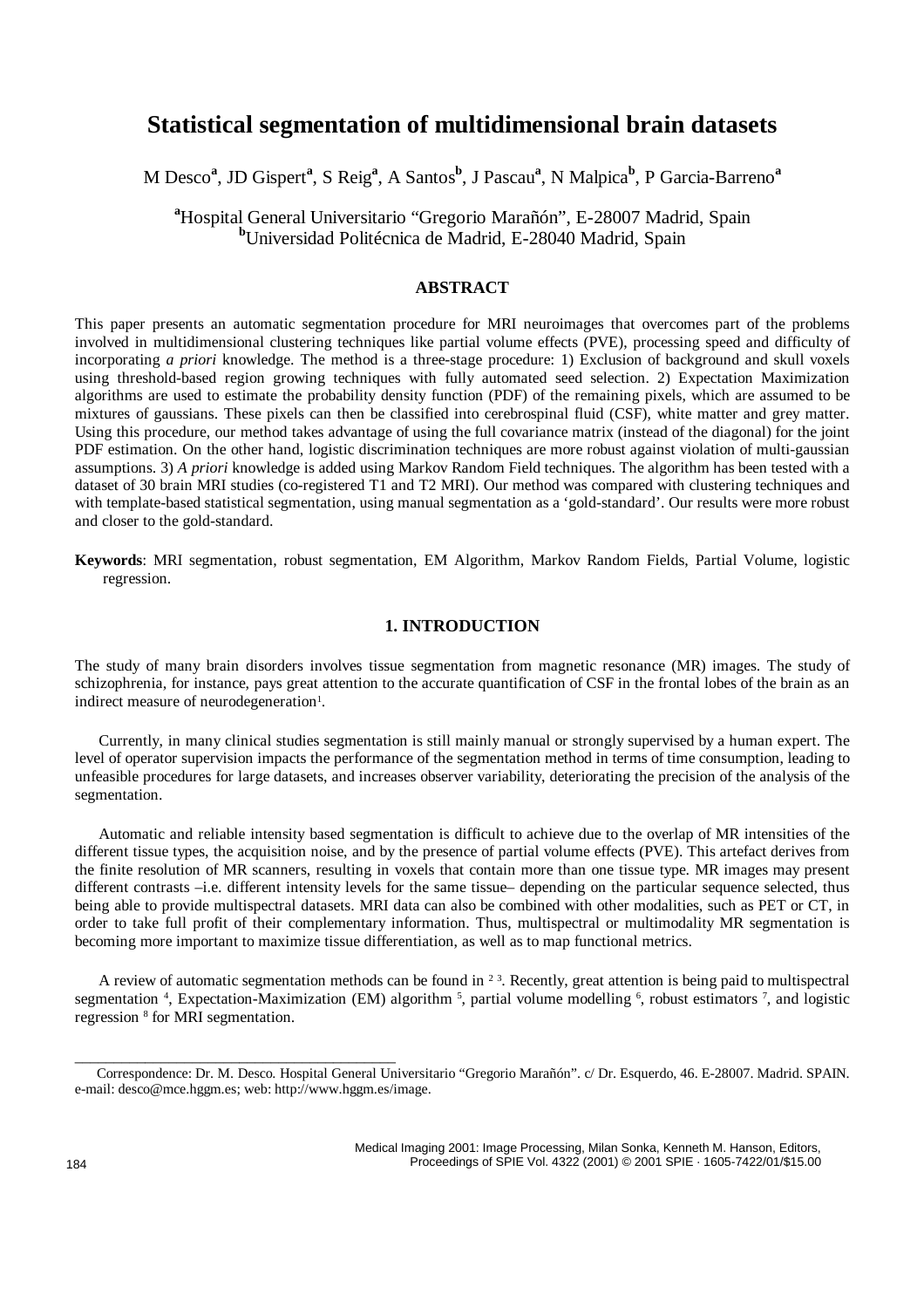The segmentation method presented in this article models the intensity distributions of multispectral MRI scans as a mixture of Gaussians. To this end, the Expectation-Maximization (EM) algorithm was modified in order to overcome some of the main drawbacks in automatic intensity based segmentations. The use of robust estimators, logistic regression techniques and full covariance matrices shields to some extent the algorithm against model assumption violations and PVE. Another important feature of this algorithm is the inclusion of *a priori* knowledge by means of a Markov Random Field filtering while avoiding the need of anatomical or statistical atlases. The method has been validated on 30 MRI scans of schizophrenic patients. Results were compared with a manual segmentation used as gold-standard, a clustering technique and the standard algorithm provided with SPM999.

### **2. ALGORITHM**

The proposed segmentation method has been applied to a multispectral MRI dataset –T1- and T2-weighted–, and involves the three following steps: 1) automatic background and skull/scalp extraction, 2) tissue segmentation by means of an EM algorithm employing logistic regression techniques, and 3) application of a Markov Random Field filter.

Background and skull/scalp extraction has several purposes. Scalp tissues show intensity levels that overlap with brain tissues and, therefore, a correct classification is impossible to achieve only by means of their grey level. Besides, background and skull present very low signal levels both in T1- and T2-weigthed scans. These regions are dominated by noise, whose intensity distribution is governed by a Rice distribution and, consequently, cannot be accurately modelled by a Gaussian <sup>10</sup>. Previous removal of these non-interesting voxels prevents against violation of multi-gaussian assumptions and reduces the number of voxels to classify resulting in a more accurate and faster result.

This skull/scalp pre-segmentation is achieved using region growing techniques with fully automatic seed and threshold selection. Voxels are classified as intracranial tissue if a) the sum of intensities in images is above a certain threshold and b) if they are connected to the central voxels of the image. Similarly, white and grey matter are segmented from the T1 weighted image and the ventricles are segmented from the T2-weighted image (Fig. 1).

At this point, the mean, variance and the prior probability of every tissue type is computed, using the median as a suitable robust estimator –trimmed or Winsorized mean could have also been used–.

The second step in the method performs a voxel classification based on the EM algorithm <sup>11</sup> in which a logistic regression technique has been incorporated. Voxel intensities are assumed to be generated by a mixture of known distributions –one for each tissue type– whose parameters are not known. The EM algorithm is an iterative method for finding the maximum-likelihood estimate of an underlying distribution from a given dataset.

The algorithm operates as follows. Let the intensities in the MR images be indicated by an array  $x = \{x_{11}, \ldots, x_{n1}; \ldots; x_{n1} \}$  $x_{1d}$ ,  $\ldots$ ,  $x_{nd}$  of size N x D where N is the total number of voxels in one image and D is the number of images used –two in this work–. Let the underlying segmentation be represented by  $y = \{y_{11}, \ldots, y_{n1}; \ldots; y_{1d}, \ldots, y_{nd}\}$  where  $y_i$  denotes the tissue type that voxel *i* belongs to. The number of distributions is assumed to be K and  $y_i = e_k$  for a given  $k$ ,  $1 \le k \le K$  where  $e_k$  is a unit vector whose *k*th component is equal to one, being all the other components zero. The underlying distribution is described by a probability density function  $f(y|\Phi_y)$  –in this case a Gaussian distribution– that is parameterised by the parameterised by the parameterised by the parameterised by the parameterised by the parameterised  $\$ parameter set  $\Phi_y$ . Then, the Bayes' rule can be applied to the initial estimation of the mean, variance and prior probability of  $\Phi_y$ . each tissue type that were obtained in the first step, allowing to calculate the posterior conditional probability  $p(y_i|x_i, \Phi_y)$ , of the voxel i with intensity level x belonging to the tissue type y, given the perspector s the voxel *i* with intensity level  $x_i$  belonging to the tissue type  $y_i$ , given the parameter set  $\Phi_y$ .

$$
p(y_i = e_k | x_i, \Phi_y) = \frac{p(x_i | y_i = e_k, \Phi_y) \cdot p(y_i = e_k)}{\sum_{j=1}^{K} p(x_i | y_i = e_j, \Phi_y) \cdot p(y_i = e_j)}
$$
(1)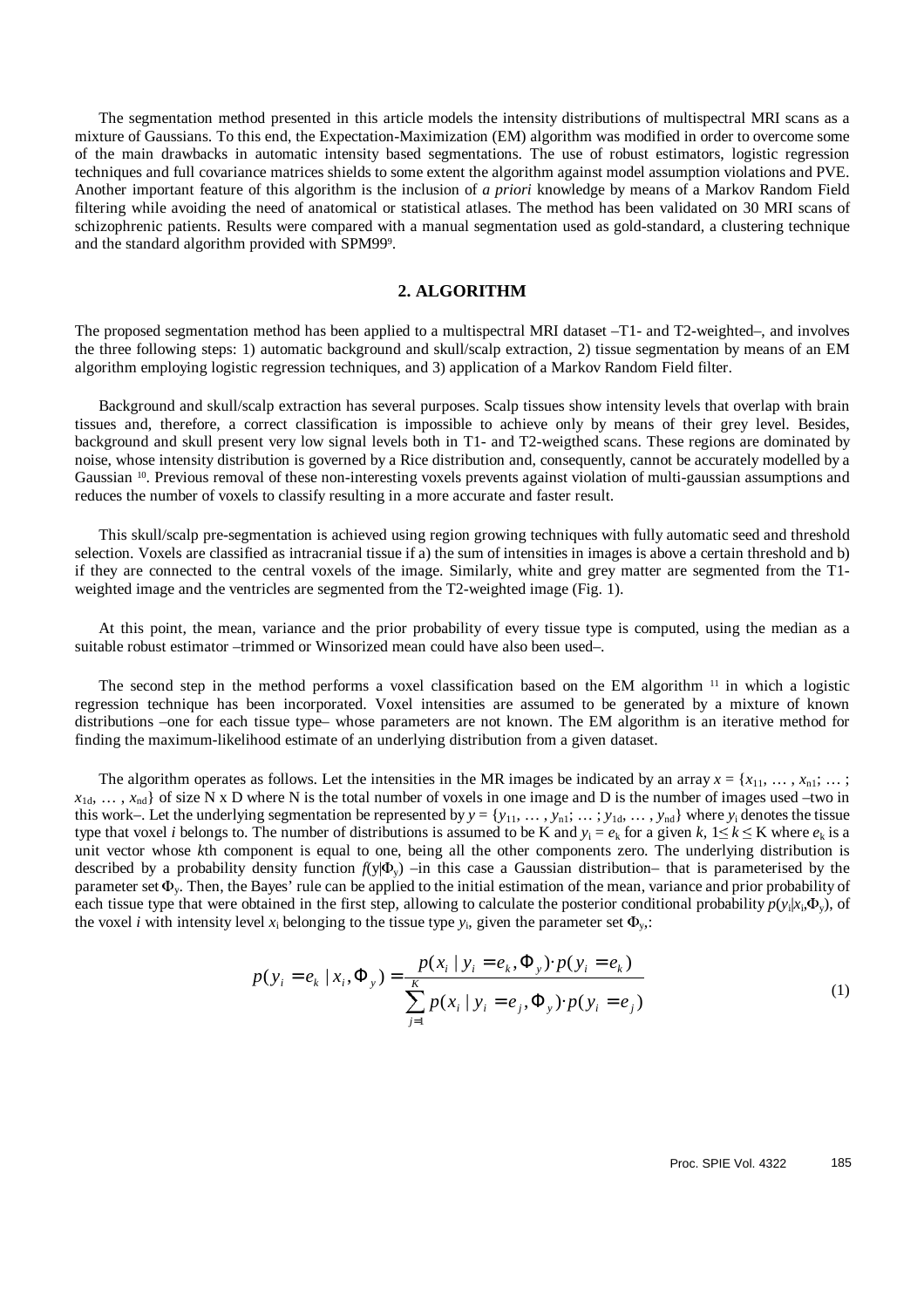



T1-weighted image Intra-cranial mask T2-weighted image





Gray Matter mask White Matter mask Ventricle mask

**Figure 1**. Rough tissue masks are used to initially estimate the mean and variance of each tissue

In the particular case of a mixture of Gaussians:

$$
p(x_i \mid y_i = e_k, \Phi_y) = \frac{1}{\sqrt{2\pi}\sigma_k} \exp\left(-\frac{1}{2\sigma_k^2} (x_i - \mu_k)^2\right)
$$
\n(2)

Calculation of  $p(y_i|x_i, \Phi_y)$  is called the Expectation step. These conditional probabilities are then used to re-calculate the new set of estimates  $\Phi_y$  that maximizes the likelihood –the Maximization step–. These new estimates are given by:

$$
p(y_k) = \frac{1}{N} \sum_{i=1}^{N} p(y_i = e_k | x_i, \Phi_y)
$$
 (3)

#### 186 Proc. SPIE Vol. 4322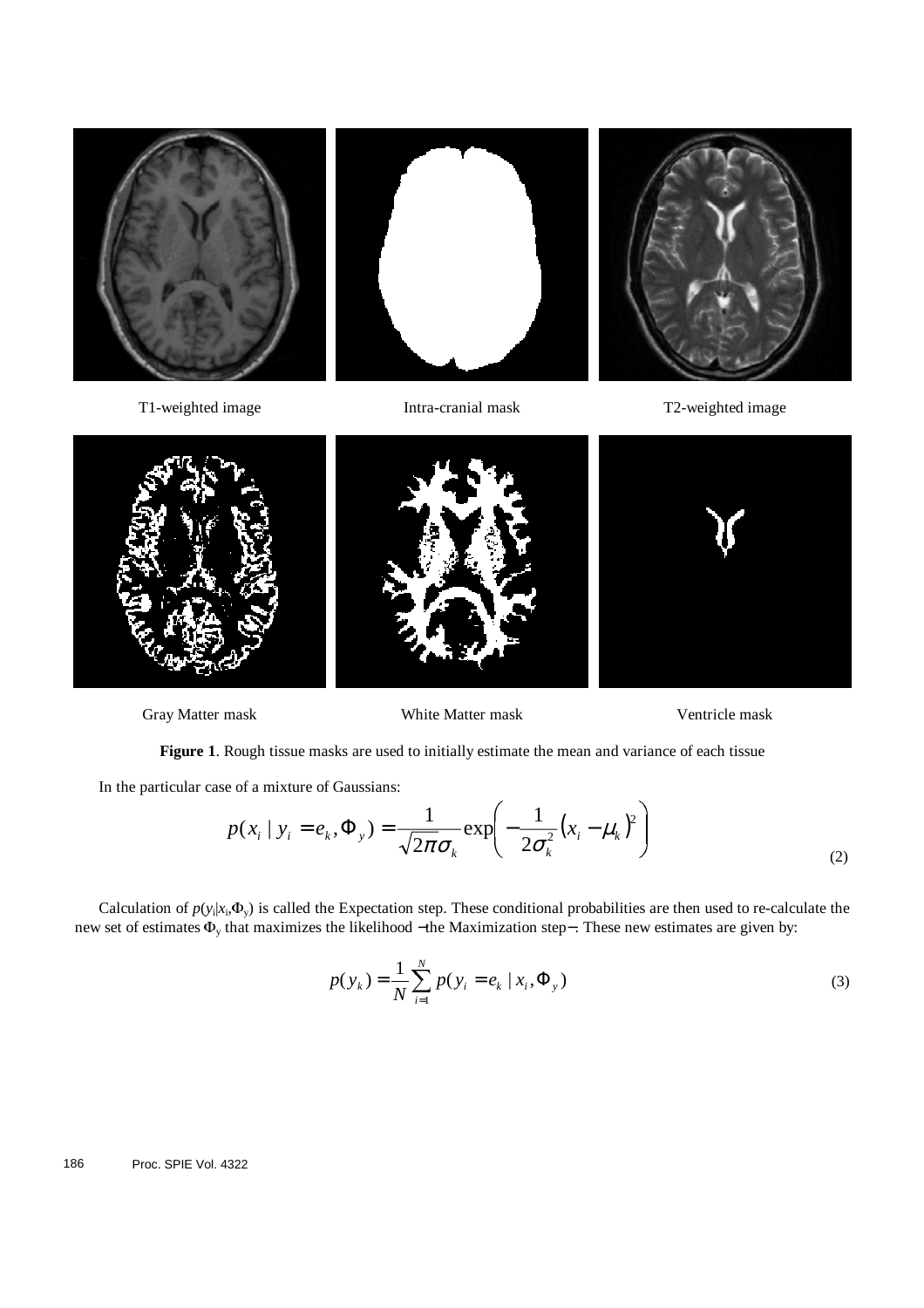$$
\mu_k = \frac{\sum_{i=1}^N p(y_i = e_k \mid x_i, \Phi_y) \cdot x_i}{\sum_{i=1}^N p(y_i = e_k \mid x_i, \Phi_y)}
$$
\n(4)

$$
\Sigma_k = \frac{\sum_{i=1}^N p(y_i = e_k | x_i, \Phi_y) \cdot (x_i - \mu_k) (x_i - \mu_k)^T}{\sum_{i=1}^N p(y_i = e_k | x_i, \Phi_y)}
$$
\n(5)

In which  $p(y_k)$  is the prior probability of the tissue type  $k$ ,  $\mu_k$  is the mean and  $\Sigma_k$  is the full covariance matrix.

Noise in high signal regions of MR images can be modelled as a random process governed by a Gaussian distribution. Consequently, noise correlation between two different MR acquisitions is not expected and statistical independence of the voxels is assumed. Nevertheless, since the signal intensity in partial volume voxels is the weighted mean of the intensities of the tissue types contained, a correlation between classes is clearly introduced, as can be seen in Fig. 2. Modelling of this correlation leads to the use of full covariance matrices instead of diagonal ones that cannot take this effect into consideration. Another consequence of the bias introduced by PVE is the violation of the multi-Gaussian assumption. Due to this bias, the estimation of the parameters of the distribution mixture may suffer from lack of accuracy if the estimators are not robust enough. For this purpose, the initial robust estimation of the mean is kept and the EM algorithm is used to only estimate the prior class probabilities and the covariance matrices. In spite of this, PVE still biases severely the covariance matrix estimation, and a further correction is needed. To deal with biased estimations an additional step is introduced into the EM algorithm: the calculation of the posterior probabilities  $p(y_i|x_i, \Phi_y)$  by means of the logistic function<sup>12</sup>.



**Figure 2**. Joint histogram of the T1-weighted (x-axis) and T2-weighted (y-axis). Crosses indicate Gaussian means and ellipses the standard deviation of the tissue classes, given the covariance matrices.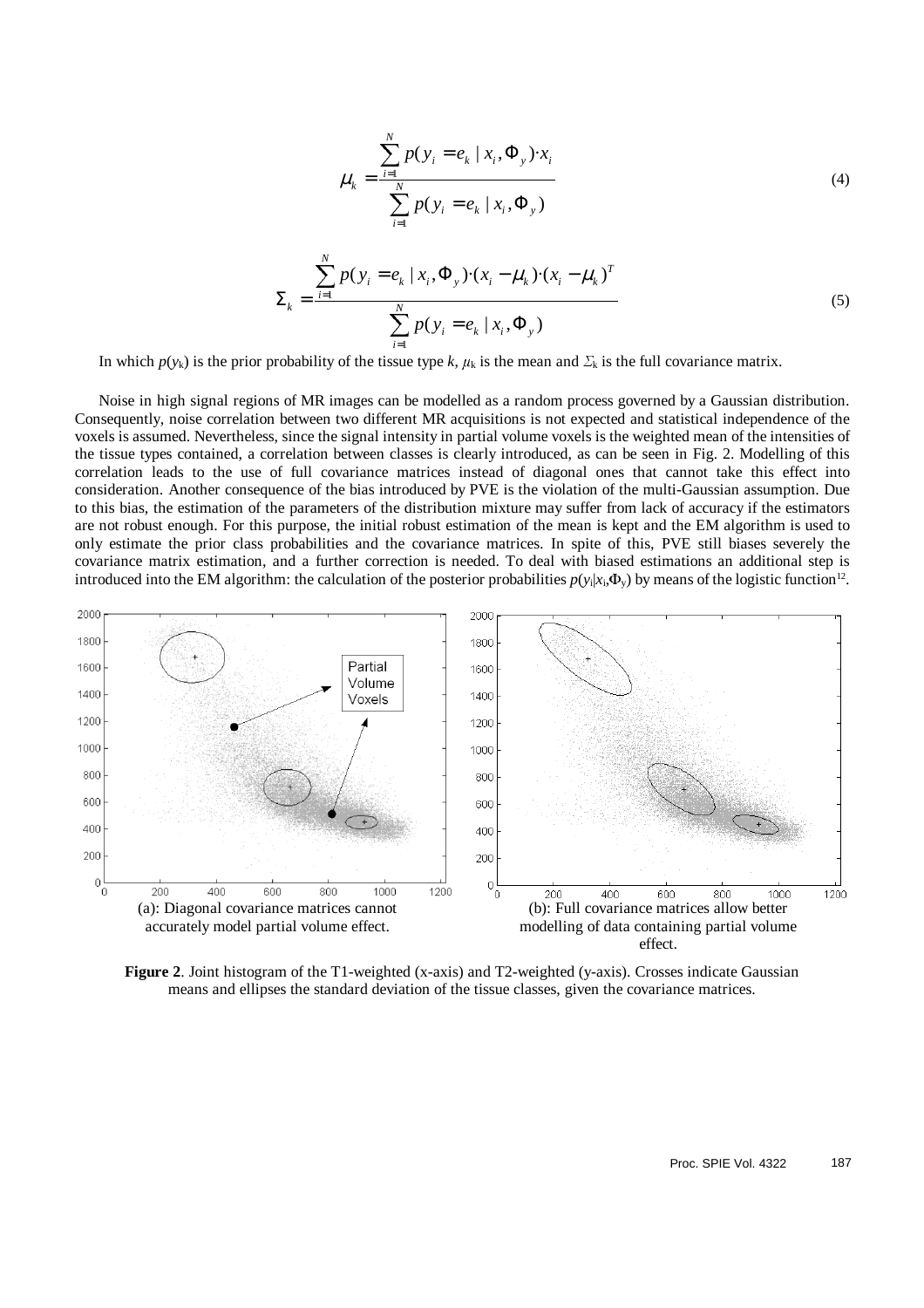In the case that covariance matrices were equal for all the classes, equation (1) could be re-written as follows: <sup>13</sup>

$$
p(y_i = e_k | x_i, \Phi_y) = \frac{1}{1 + \exp(-(\beta_0 + \sum_{k \neq i} \beta_k \cdot x_i))}
$$
(6)

Under this assumption, all  $\beta_k$  can be analytically calculated. There are strong arguments in favour of logistic discrimination over standard estimators under non-normal conditions 13. When the assumption of equal covariance matrices does not hold, these parameters must be estimated by maximizing a likelihood function, as in the case of a mixture of Gaussians. The estimation of the posterior probabilities using (6) instead of (1) introduces a risk function that modulates the probability density functions according to the actual data.

Finally, the third step of the segmentation scheme involves the filtering of the posterior probabilities obtained in the previous step with a Markov Random Field (MRF)-based technique, in order to include both spatial and *a priori* information. In a MRF the probability of a voxel *i* to belong to a certain tissue *y*<sup>i</sup> only depends on the tissue-probabilities of its neighbours *y*'∈*N*i. For instance, a voxel surrounded of white matter must have a high probability to belong to the same class, while it is very unlikely that it belongs to a non-brain tissue. This probability follows a Gibbs distribution 14:

$$
f(y = e_k | \Phi_{mrf}) = \frac{\exp[-U_{mrf}(e_k | p_{Ni}, \Phi_{mrf})]}{\sum_{j=1}^{K} \exp[-U_{mrf}(e_j | p_{Ni}, \Phi_{mrf})]}
$$
(7)

$$
U_{\text{mrf}}(y | \Phi_{\text{mrf}}) = \sum_{i=1}^{N} U_{\text{mrf}}(y_i | y' \in N_i, \Phi_{\text{mrf}})
$$
\n(8)

$$
U_{\text{mrf}}(y_i \mid y' \in N_i, \Phi_{\text{mrf}}) = e_{ik}^T G g_i
$$
\n<sup>(9)</sup>

The expression  $U_{\text{mrf}}(e_k|p_{Ni}, \Phi_{\text{mrf}})$  denotes a potential that increases with disparity between a voxel and its neighbourhood.<br>S is represented by the vector  $a$ , which counts the number of neighbours of *i* that b This is represented by the vector *g*<sup>i</sup> which counts the number of neighbours of *i* that belong to each class and by the matrix *G* which sets the potential between tissue types. The elements of *G* are the parameters to be estimated at this step. MRF provides a methodology to smooth homogeneous regions while preserving edges and allowing for introducing *a-priori* knowledge by penalizing unlikely tissue transitions.

In its present implementation, our algorithm performs an optimisation of the parameter set of the EM algorithm, keeping fixed the logistic regression and MRF parameters. The resulting segmentations are presented in the Fig. 3.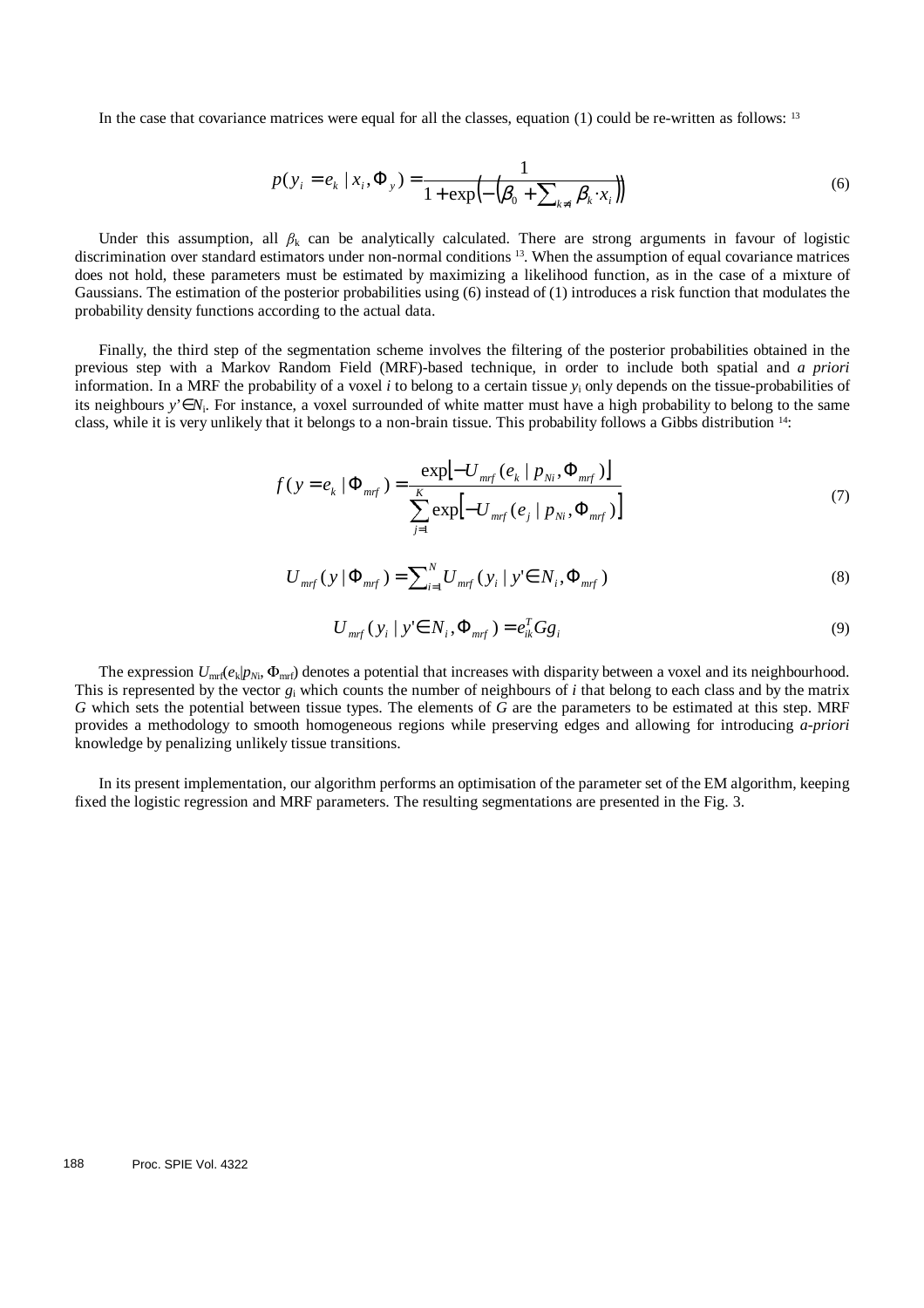

(d)  $(e)$  (f) **Figure 3**. (a),(b),(c): Posterior probability images for white matter, grey matter and CSF (d), (e), (f): Same images after EM algorithm with posterior MRF-based filtering

## **3. VALIDATION**

The algorithm has been tested on a dataset of 30 MRI scans of 15 schizophrenic patients, using one slice per case. MRI studies were obtained on a Philips ACS Gyroscan 1.5 T scanner. Patients underwent two MRI procedures: a gradient echo T1-weighted 3D sequence and a turbo spin echo T2-weighted 2D sequence. Matrix size ranged from 256 x 256 to 512 x 512 and slice thickness ranged from 1.1 mm to 1.5 mm in T1 studies and from 3.3 mm to 5.5 mm in T2 studies. T1 images were registered and re-sliced using trilinear interpolation to T2 images by means of a mutual information registration algorithm 15. Segmentation of multispectral or multimodality datasets is particularly sensitive to registration errors. The mutual information algorithm used in this work has been developed and previously tested in our group <sup>16</sup> and has proven to yield more accurate and stable results than other algorithms.<sup>9, 17</sup>

In order to validate the accuracy and reliability of the logistic EM segmentation, multispectral slices were classified into white matter, grey matter, CSF and non-brain tissue by four segmentation methods: 1) manual segmentation by an expert, which was used as a gold standard to establish a ground truth for all comparisons, 2) a supervised clustering technique based on *K-Nearest Neighbours* <sup>18</sup> algorithm with *K*=4 that had been previously tested in our group19, 3) an automatic segmentation obtained through Bayes' rule from the prior probabilities calculated with SPM99 <sup>20</sup>, and 4) the logistic EM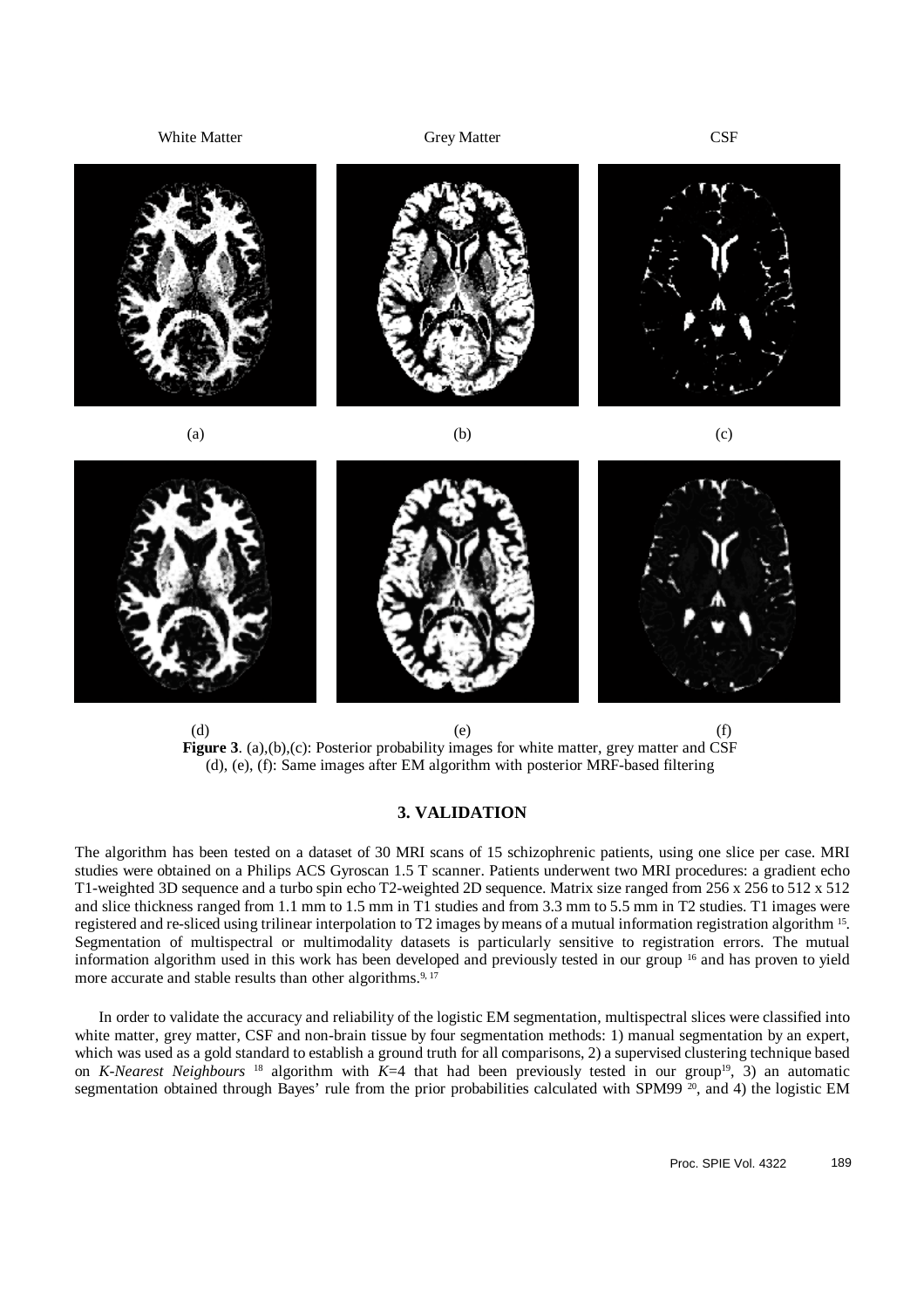algorithm. Afterwards, the tissue masks obtained were compared in terms of: a) Overlap, b) False Negatives –type I error–, and c) False Positives –type II error–. The first two segmentation methods are rigid and unable to model PVE. In order to obtain comparable results, voxels in the SPM99 and the logistic EM segmentation were uniquely assigned to the most probable class. Finally, the spatial distribution of the misclassified voxels for a single patient is presented.

The overlap rate is defined as <sup>21</sup> 2·V<sup>k</sup><sub>ov</sub>/(V<sup>k</sup><sub>g</sub> + V<sup>k</sup><sub>s</sub>), where V<sup>k</sup><sub>ov</sub> represents the number of voxels that overlap for class *k*, and  $V_{g}^{k}$  and  $V_{g}^{k}$  denotes the total number of voxels in each segmentation. This metric is able to quantify the goodness of the segmentation but does not provide any information about the error type of the misclassified voxels. For this reason, the metric was complemented to detect the direction of the error –type I or type II–. Voxels in a given segmentation not present in the gold standard are called false positives and increase the type I error. Alternatively, voxels in the gold standard that do not appear in the given segmentation are called false negatives and increase type II error. Consequently, false positive and false negatives rates are defined as  $V_{fp}^k/(V_{g}^k + V_{s}^k)$  and  $V_{fn}^k/(V_{g}^k + V_{s}^k)$ . It should be stressed that in medical applications a type of error is usually more important than the other. Overlap and error rates are presented in Fig. 4.



**Figure 4.** Comparison of the segmentation procedures. Figures represent the average values  $(N=15)$  of the False Negative, False Positive and Overlap rates for every tissue.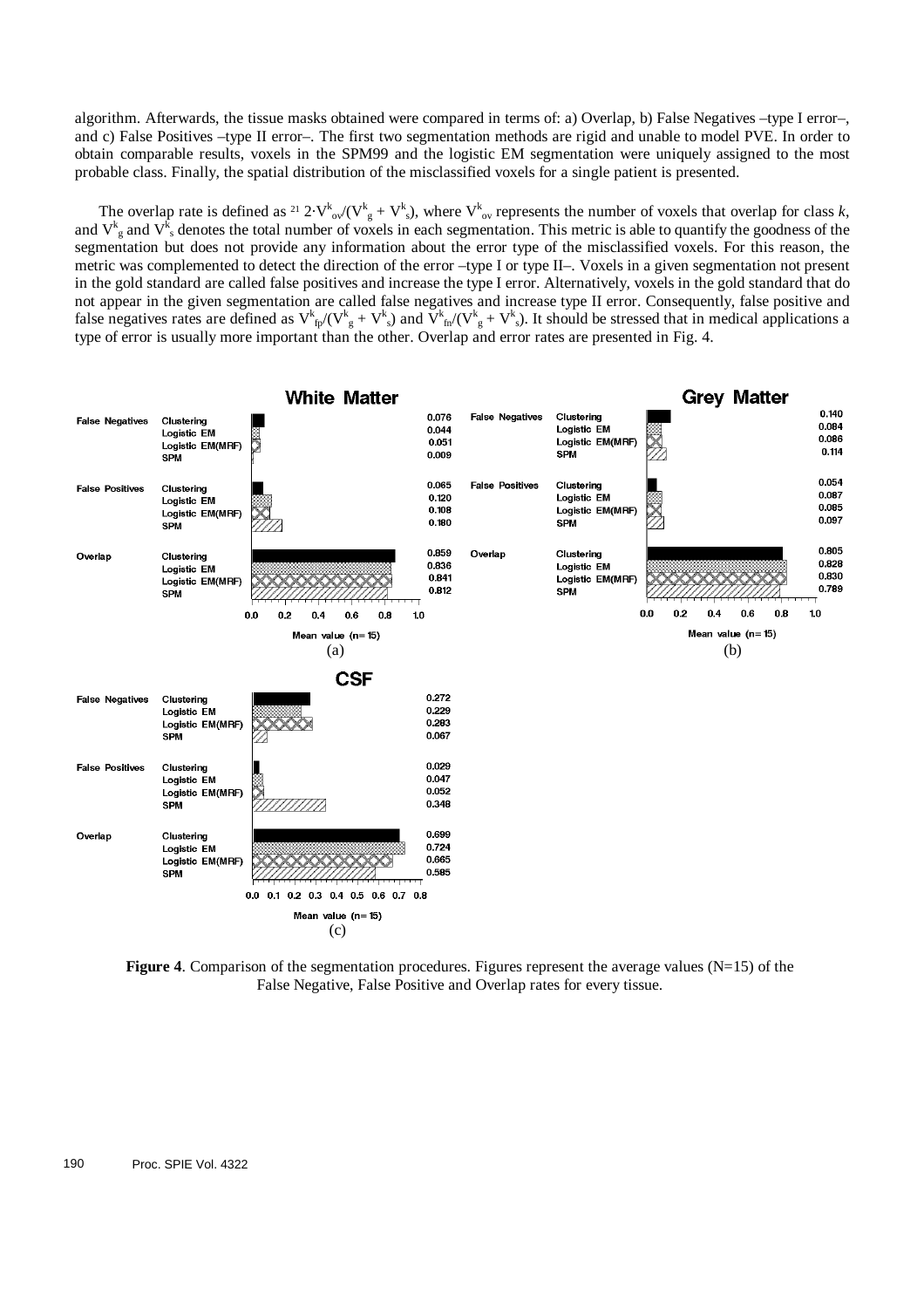The spatial distribution of the misclassifications is presented in Fig. 5 with data from a single patient.



(a): White matter segmented by Clustering.



(b): White matter segmented by the logistic EM algorithm.



(c): White matter segmented by SPM99.



(d): Grey matter segmented by Clustering.



(e): Grey matter segmented by the logistic EM algorithm.



(f): Grey matter segmented by SPM99.





(g): CSF segmented by Clustering. (h): CSF segmented by logistic EM. (i): CSF segmented by SPM99.



**Figure 5**. Example of the spatial distribution of the error, using manual segmentation used as gold-standard. Overlapping voxels are showed in grey and misclassified voxels in white.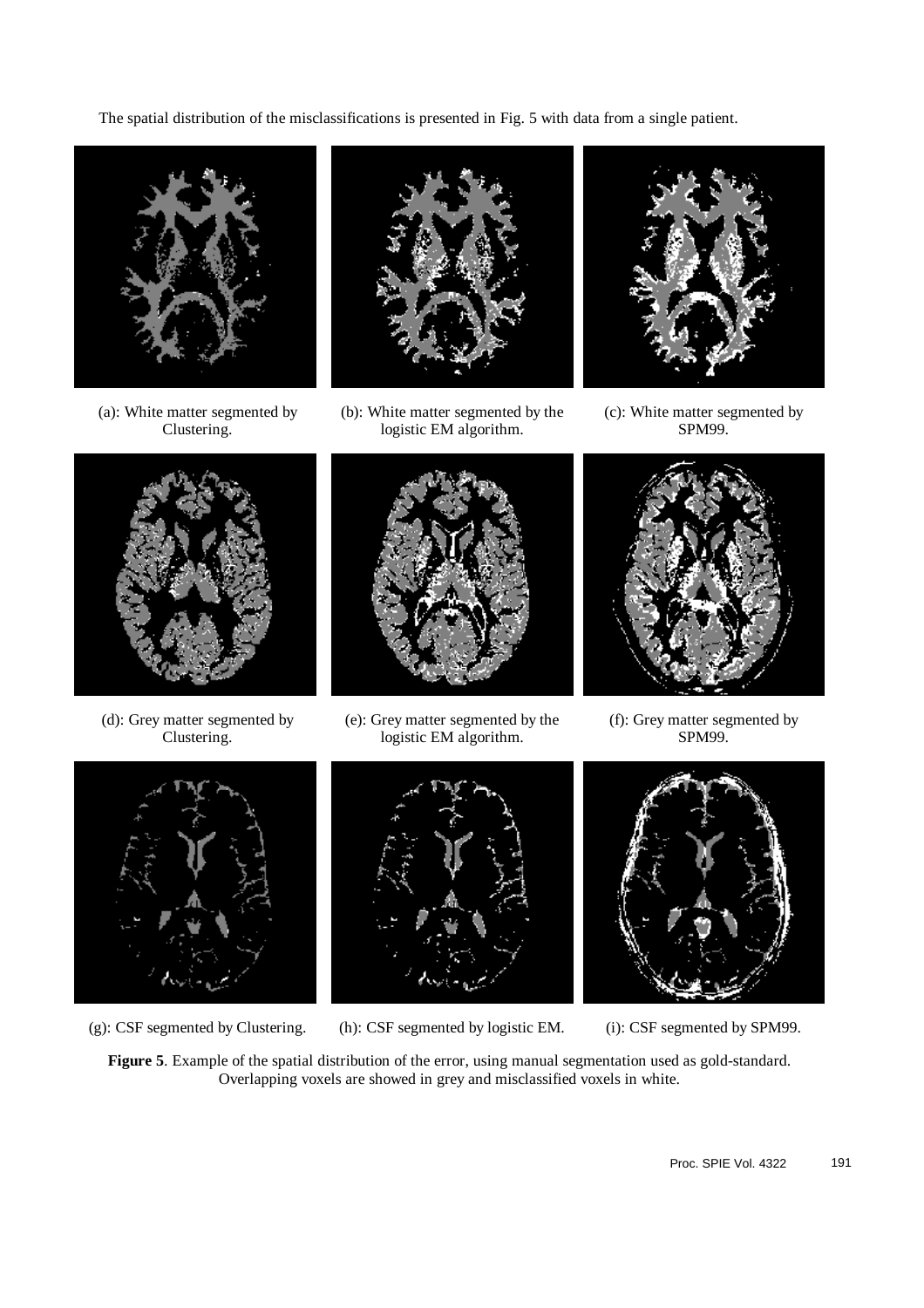#### **4. DISCUSSION**

Logistic EM algorithm showed the best overall performance, except in the case of white matter segmentation. This tissue was better segmented by the clustering method with manual seed selection and editing. Fig. 5b illustrates that the misclassification was mainly localized in the basal ganglia and the occipital lobe. Segmentation of sub-cortical structures is very complicated since their limits are not clearly defined in the image –especially in the thalamus– and their intensity level is not equal to that of cortical grey matter. Consequently, the clustering technique takes advantage of the human expert knowledge of brain morphology. SPM segmentation also failed to detect these regions. Misclassification in occipital lobe probably derives from the presence of an inhomogeneity artefact. This effect, inherent to MRI  $^{22}$ , is not always visible for a human observer but can cause serious misclassifications on intensity-based segmentations 23. Inclusion in the model of the bias field could theoretically improve our logistic EM segmentation.

In the segmentation of CSF, logistic EM showed its best performance in comparison to the other methods (Fig. 4c). This superior performance can be explained by the use of robust estimators and logistic regression, especially useful when a high percentage of partial volume voxels biases its distribution from a Gaussian.

The SPM99 method showed a poor performance when segmenting CSF, with higher false positive rate (Fig. 4c). This is caused by the misclassification of many scalp voxels as CSF. Intensity based methods cannot accurately segment the scalp, which presents intensities that overlap brain tissue voxels. The probability template used by this algorithm does not exclude scalp voxels. Besides, this method may suffer from a lack of accuracy when registering the MRI to an average template, especially in the case of severely distorted brains. This effect may be accentuated in this work because of the use of MRI scans of schizophrenic patients for the validation.

The MRF-based filter implemented could not significantly improve the logistic EM in the white and grey matter cases, and even decreased the overlap of the CSF segmentation. This behaviour suggests wrong MRF parameters selection, and thus pointing to the need to include their proper estimation in the algorithm.

These considerations suggest that the logistic EM algorithm is particularly indicated for the quantification of CSF. Since the presence of non-Gaussian distributions is not critical, other medical images different from MR could be used. For instance, the joint use of anatomical MRI with some functional imaging method, such as PET, could result in a more accurate characterization of the functional behaviour of the different tissues. Moreover, the use of full covariance matrices makes it applicable to any imaging technique prone to show correlated noise, such as parametric or perfusion images.

The logistic EM algorithm is open to several improvements. The inclusion in the algorithm of the bias field correction and optimisation of the logistic and MRF parameters should result in an increase of its accuracy. The implementation of these refinements together with the excellent results reported in this work make the logistic EM algorithm a very promising technique.

#### **ACKNOWLEDGMENTS**

This work was supported in part by the Spanish National research funding programs TIC99 #1085-C02 and FIS #00/0036; Comunidad de Madrid IIIPRICYT and CM#08.1/0049/98; and by 'Fundació La Caixa' #99/042-00. The authors would like to thank Dr. Vicente Molina for contributing the MRI scans.

#### **REFERENCES**

- [1] R. W. McCarley, C. G. Wible, M. Frumin, Y. Hirayasu, J. J. Levitt, I. A. Fischer, and M. E. Shenton, "MRI anatomy of schizophrenia," *Biol. Psychiatry*, 45, pp. 1099-119, 1999.
- [2] L. P. Clarke, R. P. Velthuizen, M. A. Camacho, J. J. Heine, M. Vaidyanathan, L. O. Hall, R. W. Thatcher, and M. L. Silbiger, "MRI Segmentation: Methods and Applications," *Magnetic Resonance Imaging*, vol. 13, pp. 343-368, 1995.
- [3] J. S. Duncan and N. Ayache, "Medical Image Analysis: Progress over Two Decades and the Challenges Ahead," *IEEE Trans. Patt. Anal. Mach. Intel.*, 22, pp. 85-105, 2000.